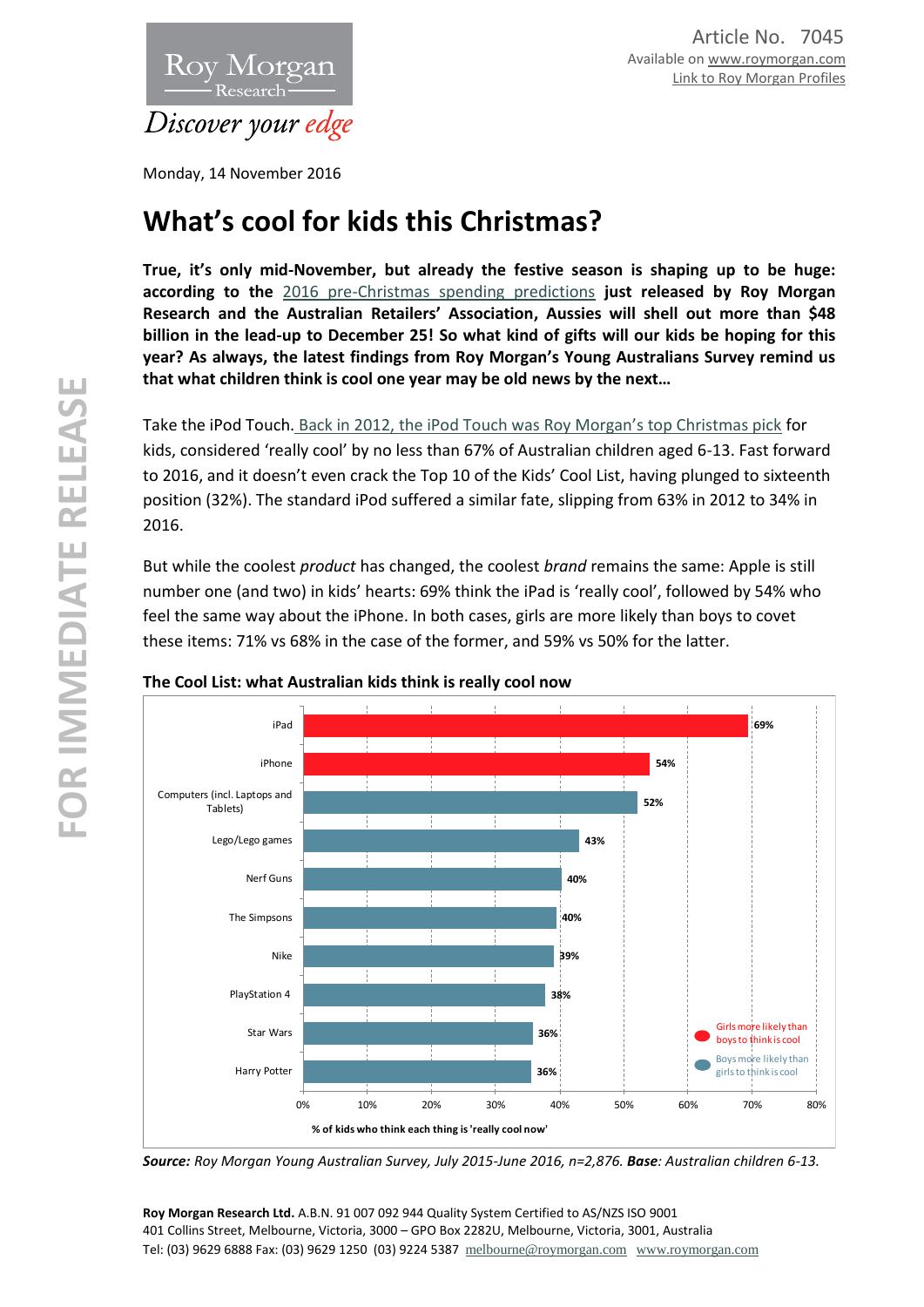And the techie trend doesn't stop there, with computers in general (including laptops and tablets) currently considered really cool by 52% of kids (53% of boys, 51% of girls), putting them in third spot.

A 'non-device' is in fourth place: Lego/Lego games, really cool in the eyes of 43% of Australian children. Of course, even this timeless kids' toy has adapted to the digital age, and now offers a range of web-based games in addition to their physical building blocks. Lego's popularity is due primarily to its cachet with boys (54%) rather than girls (32%).

In fact, among the 10 things currently considered coolest by Australian kids, eight owe their high standing to their popularity with boys. For example, while 55% of boys would no doubt be thrilled to find a Nerf Gun under the Christmas tree, only 24% of girls would share this delight! Similarly, a PlayStation 4 would be a far bigger Christmas hit with boys (53% of whom think they're cool) than girls (22%), as would anything Star Wars-related (50% boys/21% girls).

So besides Apple products, what's likely to score points with girls this Christmas? The Young Australians Survey suggests that you could do a lot worse than give presents related to Disney, the Smurfs, Lion King and Roxy…

## **Michele Levine, CEO, Roy Morgan Research, says:**

*"As another festive season rolls around, parents and marketers alike will once again be asking themselves: what kind of Christmas presents have kids got their hearts set on this year? Not surprisingly, digital devices would be well received, but where the iPod Touch and standard iPod topped the cool list just a few years ago, technology has since moved on, with iPhones being the music player of choice these days.* 

*"Other victims of technology's vertiginous evolution are the Xbox 360, which has seen its cool factor plummet since 2012 in the wake of Xbox One's release; and Nintendo 3DS. Given its virtual reality capabilities, PlayStation 4's growing popularity with kids is no surprise: it's not just grown-ups that get a kick out of VR!*

*"Of course, it's good to see that some of the old favourites are still cool, with Lego in particular trending steadily upwards over the last few years, peaking at a 76% approval rate among boys aged 6-7. Sportswear brand Nike has also surged in popularity since 2012, especially among older children: 68% of girls and 62% of boys aged 12-13 would be excited to spy the unmistakeable Nike 'Swoosh' among their festive-season swag.*

*"With around 3,000 young respondents per year, Roy Morgan's Young Australian Survey has been measuring the changing tastes, opinions and activities of Aussie kids for many years, and is an invaluable resource for retailers keen to ensure they've got what young consumers want* this *Christmas, not last Christmas or the one before that…"*

# **For comments or more information about Roy Morgan Research's Young Australians Survey, please contact:**